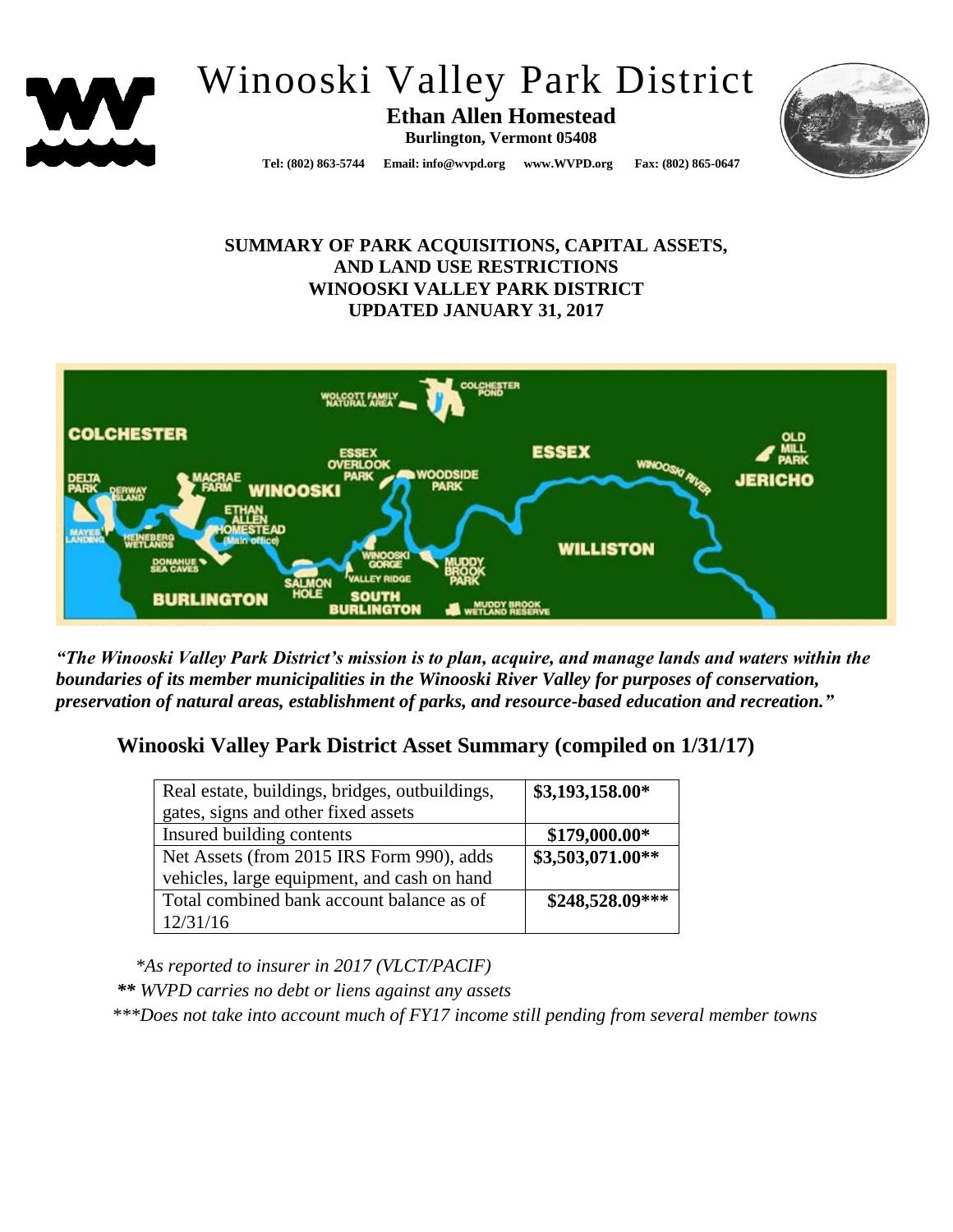## **Winooski Valley Park District Reserves**

Reserve Funds Currently Booked by WVPD (as of 1/30/17):

| Capital Reserves:          | \$205,034.64 |
|----------------------------|--------------|
| <b>Operating Reserves:</b> | \$73,899.70  |
| Audit Fund:                | \$16,721.00  |
| Legal Services:            | \$7,000.00   |
| <b>Total Reserves:</b>     | \$276,782.42 |

Winooski Valley Park District's Reserves have been primarily assembled utilizing leftover funds from annual operating budgets and unanticipated income. WVPD's capital and operating reserves are intended to strike a balance between adequate funding on hand to support capital acquisitions, major repairs, financial audits, and legal services with the need to grow and improve the park system. The reserves are tapped only if there are inadequate operating funds on hand and/or other sources are not available. Approximately \$12,000 is added to the overall reserves each year.

WVPD's Capital Reserves support property acquisitions, major repairs, vehicle and major equipment purchases. Operating reserves are held as a financial backstop. The Audit Fund supports outside audits, conducted every five years, along with annual Financial Reviews. Legal Services Reserves support primarily the legal work required to acquire new properties.

For all major improvement projects, equipment purchases, and facility upgrades, WVPD leverages significant financial resources and volunteer labor to lessen impact on the organization's bottom line and reserve capacity. Most trail and park improvement projects are funded through the National Trails Program, Land and Water Conservation Fund LWCF), philanthropic sources, and through funding preobtained by the Vermont Youth Conservation Corps. Most land acquisitions involve either full or partial donations, are funded through grants from LWCF, Vermont Housing Conservation Board, Vermont Land Trust, Lake Champlain Land Trust, Vermont Capital Program, and/or supported by town conservation funds.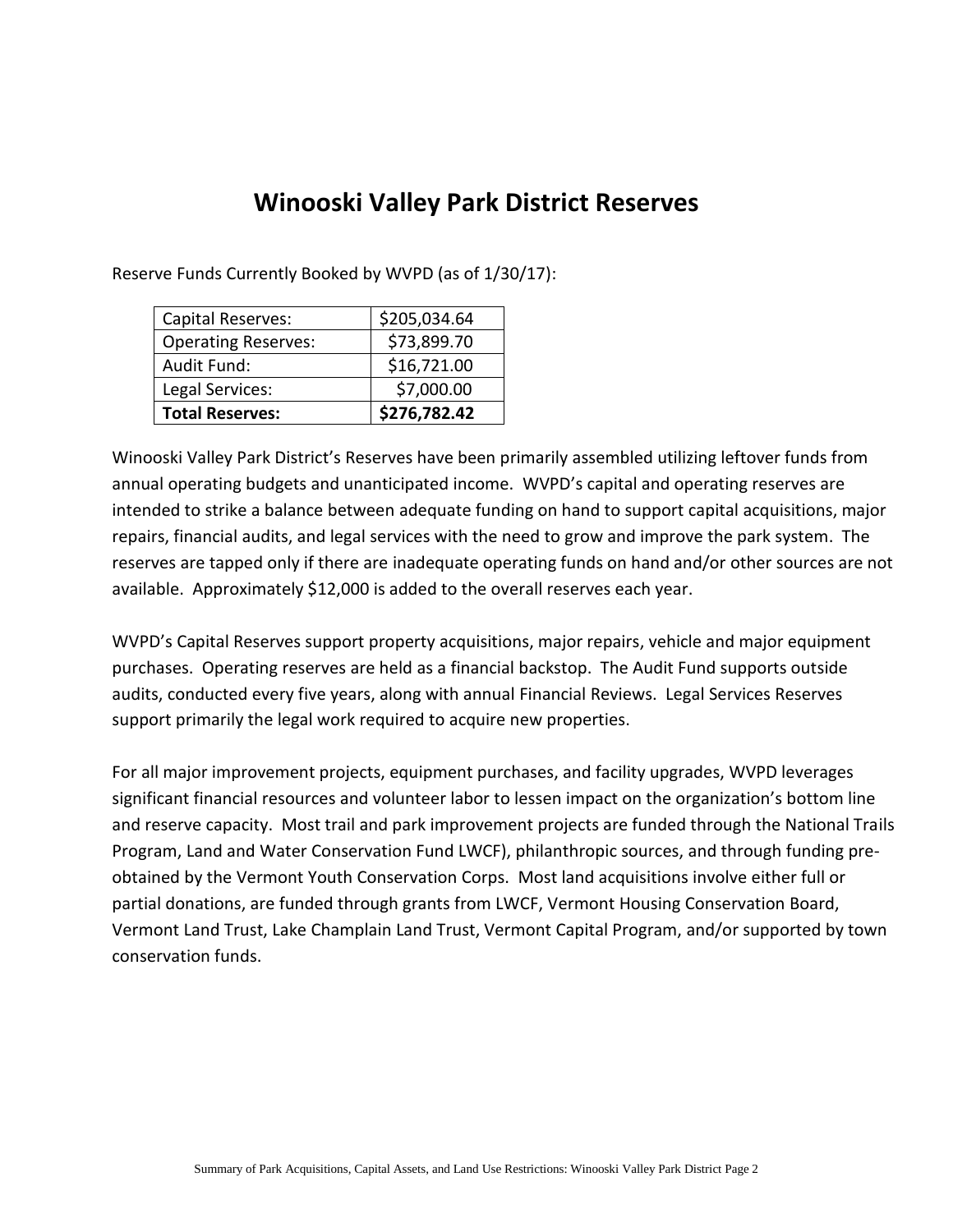## **Winooski Valley Park District Capital Improvement Program Summary**

WVPD has an updated Capital Improvement Plan in place, approved by the Board of Trustees in March 2014. This Plan runs from FY15-FY19, and lays out the anticipated major expenses related to WVPD's assets. For all Capital expenses, WVPD first seeks out alternative funding, donations, and/or other means of reducing costs before committing to drawing down the reserves. As opportunities for land acquisition arise, capital funds are utilized for pre-acquisition expenses – only if there are inadequate operations funds available.

Capital projects now in the queue include (excerpt from WVPD Capital Improvement Plan):

### **Planned Expenditures:**

FY 2015: Wolcott Family Natural Area parking lot **FY 2016:** Truck, Ethan Allen Homestead wetlands walk (pending grant funding) FY 2017: Office roof, copy machine FY 2018: Ethan Allen Homestead driveway, education center furnace (one side) FY 2019: Van, Ethan Allen Homestead caretaker house boiler

Plans are in place to address the above Capital needs, mostly through alternative sources:

Wolcott Parking Lot: Grant funding in place for parking lot and trails, pre-development underway Truck: Replacement vehicle to be donated by member town

Wetlands Walk: Cost estimates and design in place using operating funds, grant application being submitted for construction

Office Roof: Project put off due to good condition of existing roof

Copy Machine: serviced current machine, planning for replacement in summer 2017

Homestead Driveway: Will commission crack repair in 2017, asphalt in good condition

Education Center Furnace: Serviced this year, functioning well, will seek grant funding for replacement Van: WVPD newly registered with Federal Surplus System for potential free or very low cost

replacement van

Caretaker House Boiler: Will replace in fall 2017, seeking grant funding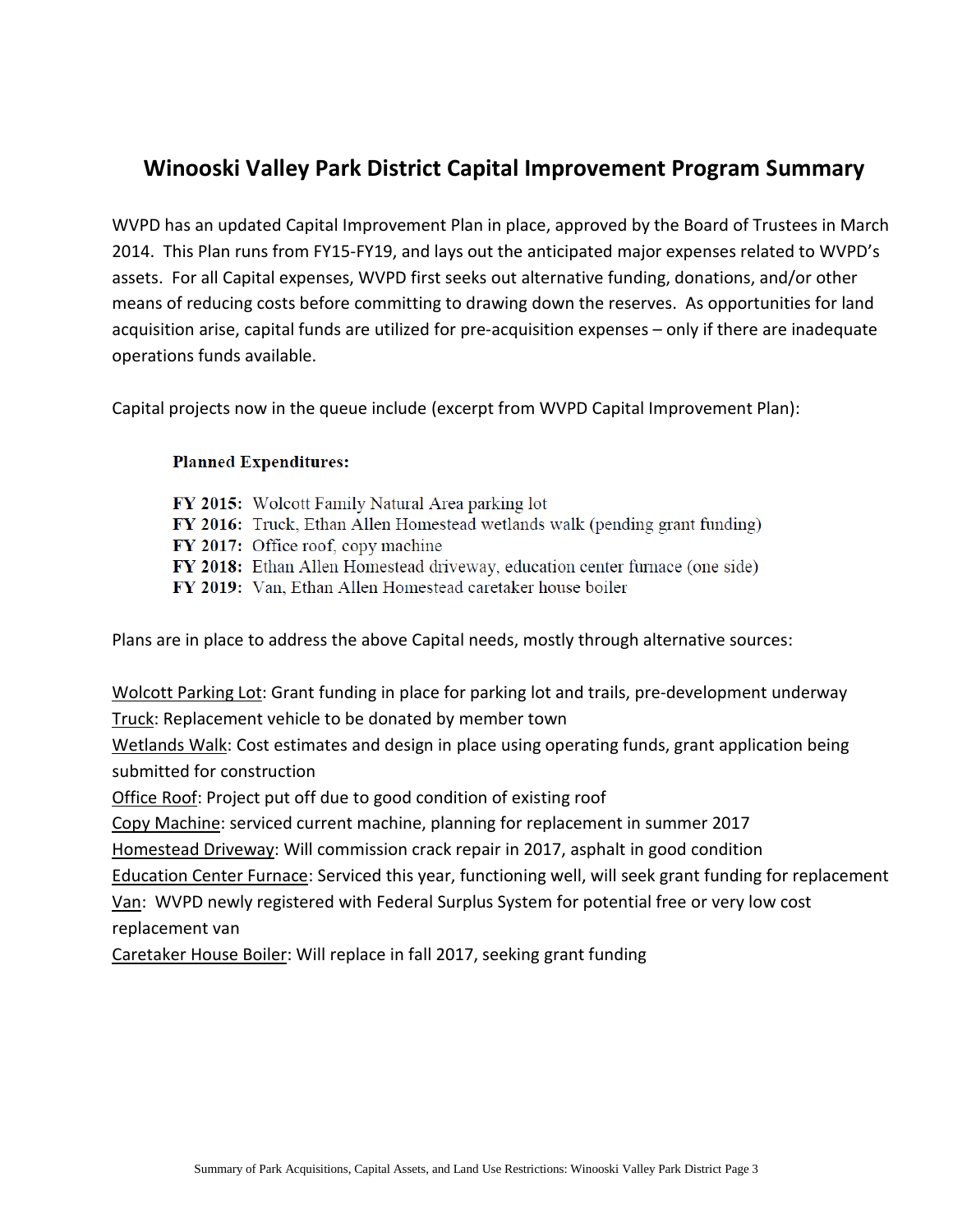## **WVPD Land Acquisition Screening**

WVPD lands are acquired for permanent conservation purposes. First, the below methodology is employed to evaluate each potential acquistion. Through third-party conservation easements, reversionary clauses, restrictions created by specific funding sources, and natural barriers to development, WVPD's assets are protected for the long-term (see following pages).

### Winooski Valley Park District -- Land Acquisition Assessment Methodology (LAAM)

#### $\mathbf{I}$ **Prospective Parcel Submitted**

- Base information gathered
- Source of request documented
- Conditions placed by submitter
- Initial evaluation / approve continued review

#### $\mathbf{II}$ **Parcel Designated to Resource Category**

### 1) Top Priority

- Riparian Land
- Significant Natural Area
- Rare, Endangered, Threatened Habitat/Corridor
- Water Quality (wetland, floodplain)

### 2) High Priority

- Public Recreation / Education Site
- Greenway
- Historic / Archeological Site

### 3) Priority

- Resource Land (Agriculture / Forest)
- Scenic Resource

#### $III$ **Category Evaluation**

- Uniqueness
- Excellence
- Critical for protection / enhancement of surrounding ecosystem / vulnerability to inappropriate development
- Parcel size adequate to protect resource

#### IV. **Ranked Parcel**

#### V. **Management Evaluation**

- Vulnerability of site to change in use or development?
- Adequate protection of resource by acquisition / easement?
- Will resource values be retained with changing conditions?
- Hazardous waste potential?
- Remedial costs?
- Management feasibility?

#### VI. Review by Executive Director / Acquisition Committee

- Funding feasibility?
- Identified in plan or strategy: town, regional, state, WVPD?
- Public benefit of project?
- Appropriateness for other group / agency?
- Local politics?
- Cost commensurate with value?
- Degree that WVPD ownership will displace historic uses such as hunting?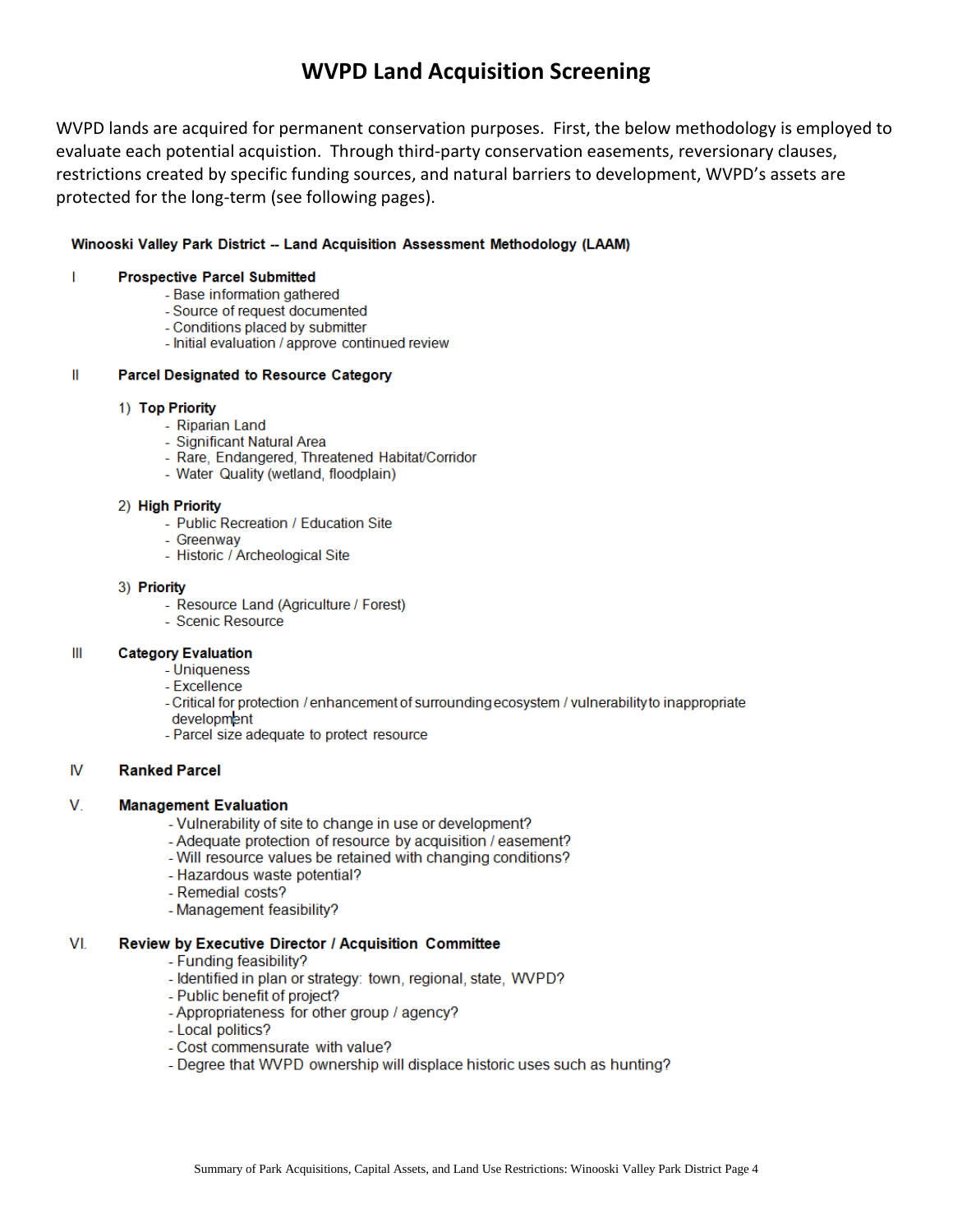#### Winooski Valley Park District Lands as of January, 2017

|                                     | <b>Total</b><br>Acres/<br>Park | <b>Management Plan or</b><br><b>Other Guiding</b><br><b>Documents</b>                                                      | Land &<br><b>Conservation</b><br><b>Fund</b> | <b>Vermont</b><br><b>Housing &amp;</b><br><b>Conservation</b><br><b>Fund</b> | <b>The Vermont</b><br><b>Nature</b><br>Conservancy | Lake<br>Champlain<br><b>Islands</b><br><b>Trust</b> | <b>Vermont</b><br>Nongame<br>& Natural<br><b>Heritage</b><br>Program | <b>Vermont</b><br><b>Division of</b><br><b>Historic</b><br><b>Preservation</b> | <b>Deed</b><br><b>Restriction</b><br>and/or<br>Reverter |
|-------------------------------------|--------------------------------|----------------------------------------------------------------------------------------------------------------------------|----------------------------------------------|------------------------------------------------------------------------------|----------------------------------------------------|-----------------------------------------------------|----------------------------------------------------------------------|--------------------------------------------------------------------------------|---------------------------------------------------------|
| <b>Colchester Pond Natural Area</b> | 693                            | 1997 Master Plan in<br>place and restrictive<br>VHCB easement; grant<br>available for update                               | 182.5 A, no<br>buildings                     |                                                                              |                                                    |                                                     |                                                                      |                                                                                | Wright<br>parcel                                        |
| <b>Delta Park</b>                   |                                | 2005 Mgmt. Plan for<br>55 several contiguous<br>owners and parcels                                                         |                                              |                                                                              |                                                    |                                                     |                                                                      |                                                                                |                                                         |
| Derway Island                       |                                | 2003 Management Plan<br>148 in place, highly<br>restrictive access                                                         |                                              |                                                                              |                                                    |                                                     |                                                                      |                                                                                |                                                         |
| Donohue Sea Caves                   |                                | 12 City of Burlington Mgmt.<br>plan with WVPD                                                                              |                                              |                                                                              |                                                    |                                                     |                                                                      |                                                                                |                                                         |
| <b>Essex Overlook Park</b>          | 5                              | <b>LWCF and Federal</b><br>reporting every 5 years                                                                         | ۰                                            |                                                                              |                                                    |                                                     | ٠                                                                    |                                                                                |                                                         |
| Old Mill Park                       |                                | <b>LWCF</b> restrictions,<br>12 physical attributes limit<br>change                                                        |                                              |                                                                              |                                                    |                                                     |                                                                      |                                                                                |                                                         |
| Salmon Hole & RiverWalk             |                                | <b>Easements and</b><br>5.6 physical attributes<br>guide management                                                        |                                              |                                                                              |                                                    |                                                     |                                                                      |                                                                                |                                                         |
| <b>Valley Ridge</b>                 | 24.6                           | TBD: new 6.23-acre<br>parcel and trail will<br>require Nat. Res.<br>Inventory, trail/park<br>design and<br>management plan |                                              |                                                                              |                                                    |                                                     |                                                                      |                                                                                |                                                         |
| Winooski Gorge                      |                                | 10.7 2002 Management Plan<br>in place                                                                                      |                                              |                                                                              |                                                    |                                                     |                                                                      |                                                                                |                                                         |
| <b>Wolcott Family Natural Area</b>  | 61.7                           | New park process: Nat.<br>Res. Inventory,<br>trail/park design and<br>management plan                                      |                                              |                                                                              |                                                    |                                                     |                                                                      |                                                                                |                                                         |
| <b>Woodside Park</b>                | 53.4                           | <b>LWCF and Federal</b><br>reporting every 5 years                                                                         | 52.8                                         |                                                                              |                                                    |                                                     |                                                                      |                                                                                |                                                         |
| Ethan Allen Homestead               |                                | LWCF restrictions, also<br>floodplain, deed<br>284 restrictions, and multi-<br>use falls under several<br>plans by others  | 284 A, all<br>buildings                      |                                                                              |                                                    |                                                     |                                                                      |                                                                                |                                                         |
| <b>Heineberg Wetlands</b>           | 12                             | None in place, however<br>fully landlocked                                                                                 |                                              |                                                                              |                                                    |                                                     |                                                                      |                                                                                |                                                         |
| Macrae Farm Park                    |                                | 288 LWCF restrictions                                                                                                      | Ω                                            |                                                                              |                                                    |                                                     | ۰                                                                    | ۰                                                                              |                                                         |
| <b>Mayes Landing</b>                | 0.69                           | Highly restrictive via<br><b>LCLT</b> easement                                                                             |                                              |                                                                              |                                                    | ۰                                                   |                                                                      |                                                                                |                                                         |
| <b>Muddy Brook Park</b>             | 27.5                           | Governed by Deed<br>restriction, physical<br>location and<br>reversionary clause                                           | 8 A only                                     |                                                                              |                                                    |                                                     |                                                                      |                                                                                |                                                         |
| Muddy Brook Wetland Reserve         | 48.8                           | 2013 Management Plan<br>in place                                                                                           |                                              |                                                                              |                                                    |                                                     |                                                                      |                                                                                |                                                         |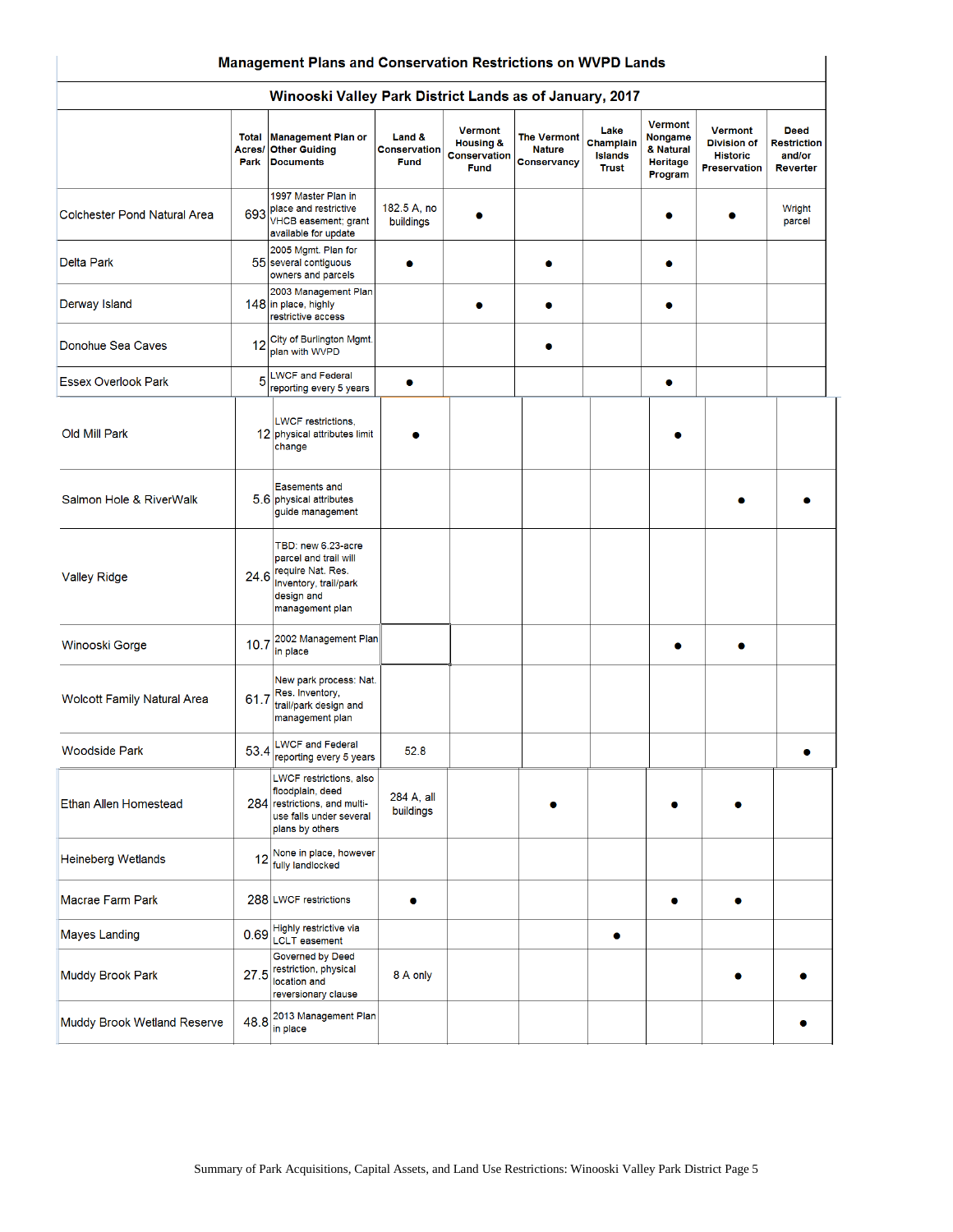| <b>DATE</b><br>Donation                   | <b>LOCATION   ACREAGE</b>                      |       | <b>SHORELINE</b>        | <b>FEATURES</b>                                                                                                                                                                          |  |  |  |  |  |
|-------------------------------------------|------------------------------------------------|-------|-------------------------|------------------------------------------------------------------------------------------------------------------------------------------------------------------------------------------|--|--|--|--|--|
|                                           |                                                |       |                         |                                                                                                                                                                                          |  |  |  |  |  |
|                                           | <b>Colchester Pond Natural Area: 693 acres</b> |       |                         |                                                                                                                                                                                          |  |  |  |  |  |
| 8/93                                      | Colchester                                     | 182.0 | 13,750 feet             | Picnic area, trails,<br>canoe access,<br>skiing, fishing                                                                                                                                 |  |  |  |  |  |
| Purchase<br>2/1992                        | Colchester                                     | 90.1  |                         |                                                                                                                                                                                          |  |  |  |  |  |
| Purchase<br>4/1993                        | Colchester                                     | 131.5 |                         |                                                                                                                                                                                          |  |  |  |  |  |
| Donation<br>11/1993                       | Colchester                                     | 39.0  |                         |                                                                                                                                                                                          |  |  |  |  |  |
| Purchase                                  | Colchester                                     | 51.0  |                         |                                                                                                                                                                                          |  |  |  |  |  |
| 8/1994                                    | <b>Essex</b>                                   |       |                         |                                                                                                                                                                                          |  |  |  |  |  |
| Purchase<br>11/1995                       | Colchester                                     | 6.2   |                         |                                                                                                                                                                                          |  |  |  |  |  |
| Purchase<br>12/1996                       | Colchester                                     | 66.0  |                         |                                                                                                                                                                                          |  |  |  |  |  |
|                                           |                                                |       |                         |                                                                                                                                                                                          |  |  |  |  |  |
| Purchase<br>10/1984                       | Colchester                                     | 55.0  | 5,300 feet              | Picnic area, trails,<br>canoe access,<br>birding                                                                                                                                         |  |  |  |  |  |
|                                           |                                                |       |                         |                                                                                                                                                                                          |  |  |  |  |  |
| Transfer<br>from TNC                      | Burlington                                     | 45.0  | 2,000 feet              | Trail, birding                                                                                                                                                                           |  |  |  |  |  |
| Transfer<br>from TNC<br>6/1993            | Burlington                                     | 103.0 | 7,920 feet              |                                                                                                                                                                                          |  |  |  |  |  |
| Donation:<br><b>Jim Robear</b><br>12/2015 | Burlington                                     | .73   | N/A                     |                                                                                                                                                                                          |  |  |  |  |  |
|                                           |                                                |       |                         |                                                                                                                                                                                          |  |  |  |  |  |
| Donation<br>1/1986                        | Burlington                                     | 15.0  | Partially open<br>water | Trail, birding, ice<br>skating                                                                                                                                                           |  |  |  |  |  |
|                                           |                                                |       |                         |                                                                                                                                                                                          |  |  |  |  |  |
| Transfer<br>from Essex<br>8/1991          | <b>Essex</b>                                   | 5.0   |                         | Picnic area, trails,<br>birding                                                                                                                                                          |  |  |  |  |  |
|                                           |                                                |       |                         |                                                                                                                                                                                          |  |  |  |  |  |
| Purchase<br>1974                          | Burlington                                     | 135.0 | 9,300 feet              | Picnic area, trails,<br>canoe access.                                                                                                                                                    |  |  |  |  |  |
| Purchase<br>1981                          | Burlington                                     | 7.0   |                         | skiing, fishing,<br>birding, wetlands                                                                                                                                                    |  |  |  |  |  |
| Purchase<br>1986                          | Burlington                                     | 142.0 | 200 feet                | Historic Site and<br><b>EAHM Museum</b>                                                                                                                                                  |  |  |  |  |  |
|                                           | 12/1991                                        |       | 127.2                   | Delta Park: 55 acres<br><b>Derway Island Nature Preserve: 148 acres</b><br><b>Donohue Sea Caves: 15 acres</b><br><b>Essex Overlook Park: 5 acres</b><br>Ethan Allen Homestead: 284 acres |  |  |  |  |  |

## WINOOSKI VALLEV PARK DISTRICT ACOUSTILONS 1972-2017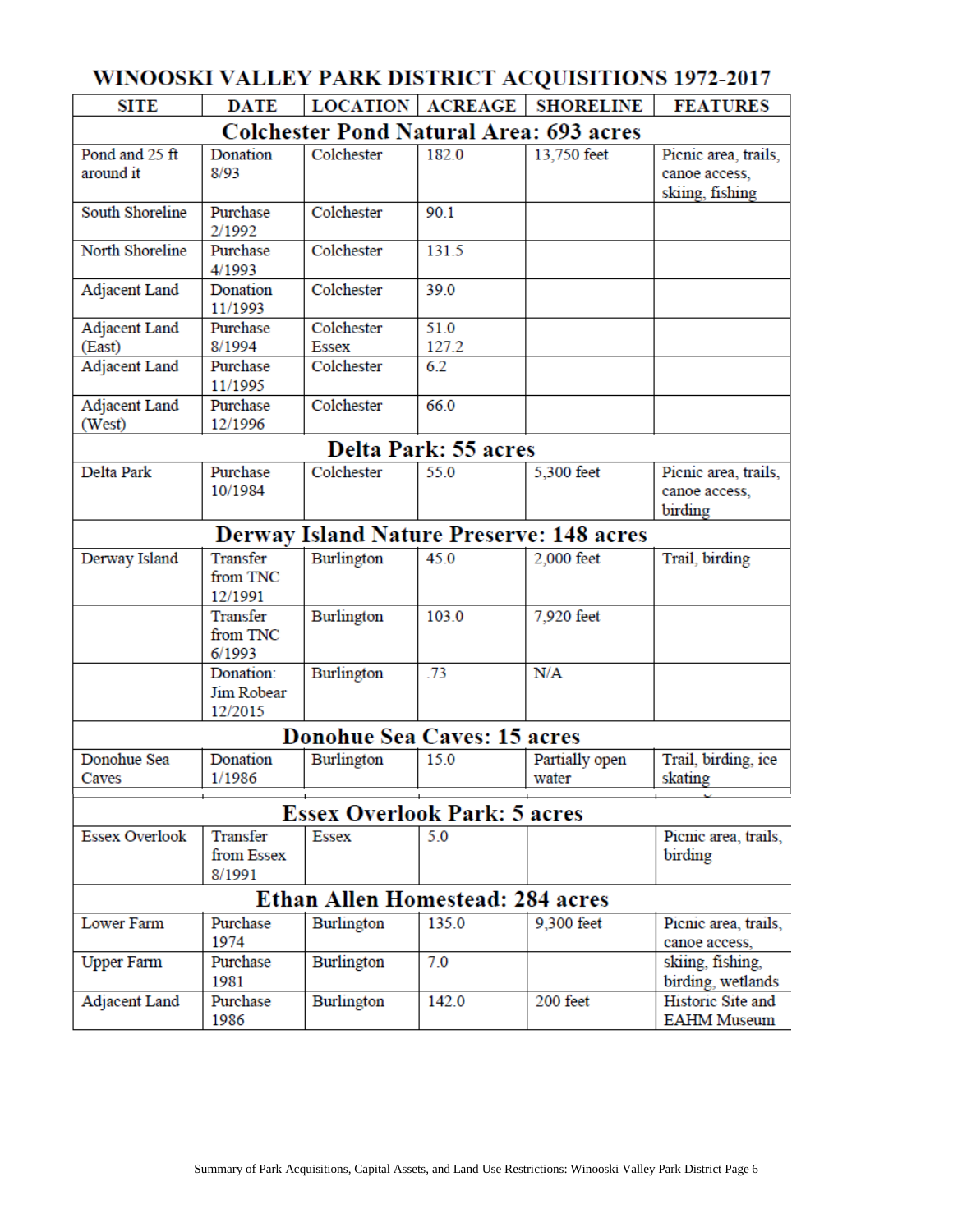| Heineberg Wetlands: 12 acres       |                                                                             |                                     |       |                 |                                  |  |  |  |  |
|------------------------------------|-----------------------------------------------------------------------------|-------------------------------------|-------|-----------------|----------------------------------|--|--|--|--|
| Heineberg<br>Wetlands              | Donation<br>11/1986                                                         | Burlington                          | 12.0  | 1,170 feet      | Fishing                          |  |  |  |  |
| <b>Macrae Farm Park: 288 acres</b> |                                                                             |                                     |       |                 |                                  |  |  |  |  |
| <b>Lower Farm</b>                  | Purchase                                                                    | Colchester                          | 192.0 | 6,400 feet      | Picnic area, trails,             |  |  |  |  |
|                                    | 6/1977                                                                      |                                     |       |                 | canoe access,<br>skiing, birding |  |  |  |  |
| <b>Upper Farm</b>                  | Purchase<br>4/1979                                                          | Colchester                          | 96.0  |                 |                                  |  |  |  |  |
|                                    |                                                                             | Mayes Landing: 0.69 acres           |       |                 |                                  |  |  |  |  |
| Mayes Landing                      | Purchase<br>10/2000                                                         | Burlington                          | 0.69  | 335 feet        | Picnic area,<br>fishing          |  |  |  |  |
|                                    |                                                                             | <b>Muddy Brook Park: 27.5 acres</b> |       |                 |                                  |  |  |  |  |
| Muddy Brook                        | Donation                                                                    | South                               | 27.5  | 2,278 feet      | Picnic area, trails,             |  |  |  |  |
| Park                               | 12/2003                                                                     | Burlington                          |       |                 | canoe access,                    |  |  |  |  |
|                                    |                                                                             |                                     |       |                 | skiing                           |  |  |  |  |
| Muddy Brook                        | <b>Muddy Brook Wetland Reserve: 48.8 acres</b><br>Donation<br>South<br>48.8 |                                     |       |                 |                                  |  |  |  |  |
| <b>Wetland Reserve</b>             | 2/2013                                                                      | <b>Burlington</b><br>and Williston  |       |                 | Hiking trails                    |  |  |  |  |
| Old Mill Park: 12 acres            |                                                                             |                                     |       |                 |                                  |  |  |  |  |
| Old Mill Park                      | Purchase                                                                    | Jericho                             | 12.0  | <b>550 feet</b> | Picnic area, trails,             |  |  |  |  |
|                                    | 1/1991                                                                      |                                     |       |                 | swimming hole                    |  |  |  |  |
|                                    |                                                                             | Riverwalk Trail: 3,690 feet         |       |                 |                                  |  |  |  |  |
| Riverwalk                          | <b>Easements</b><br>1995/1996                                               | Burlington                          |       | 3,690 feet      | Trail                            |  |  |  |  |
|                                    |                                                                             | <b>Salmon Hole Park: 5.6 acres</b>  |       |                 |                                  |  |  |  |  |
| Park                               | Donation<br>11/1988                                                         | Burlington                          | 5.6   | 980 feet        | Picnic area, trails              |  |  |  |  |
| Island                             | Donation<br>11/1988                                                         | Burlington                          |       | 640 feet        |                                  |  |  |  |  |
| Valley Ridge: 24.56 acres          |                                                                             |                                     |       |                 |                                  |  |  |  |  |
| <b>Valley Ridge</b>                | Donation                                                                    | South                               | 18.33 | 400 feet        | Natural area                     |  |  |  |  |
|                                    | 12/26/85                                                                    | Burlington                          |       |                 |                                  |  |  |  |  |
| Adjoining parcel                   | Donation                                                                    | Burlington                          | 6.23  | 824 feet        | Parking area,                    |  |  |  |  |
|                                    | 2017                                                                        |                                     |       |                 | Trails, fishing                  |  |  |  |  |
|                                    |                                                                             |                                     |       |                 | access                           |  |  |  |  |
| Winooski Gorge: 10.7 acres         |                                                                             |                                     |       |                 |                                  |  |  |  |  |
| Winooski Gorge                     | Donation<br>7/2011                                                          | South<br>Burlington                 | 10.7  | 1,614 feet      | Trail, overlook                  |  |  |  |  |
|                                    |                                                                             |                                     |       |                 |                                  |  |  |  |  |
|                                    |                                                                             |                                     |       |                 |                                  |  |  |  |  |